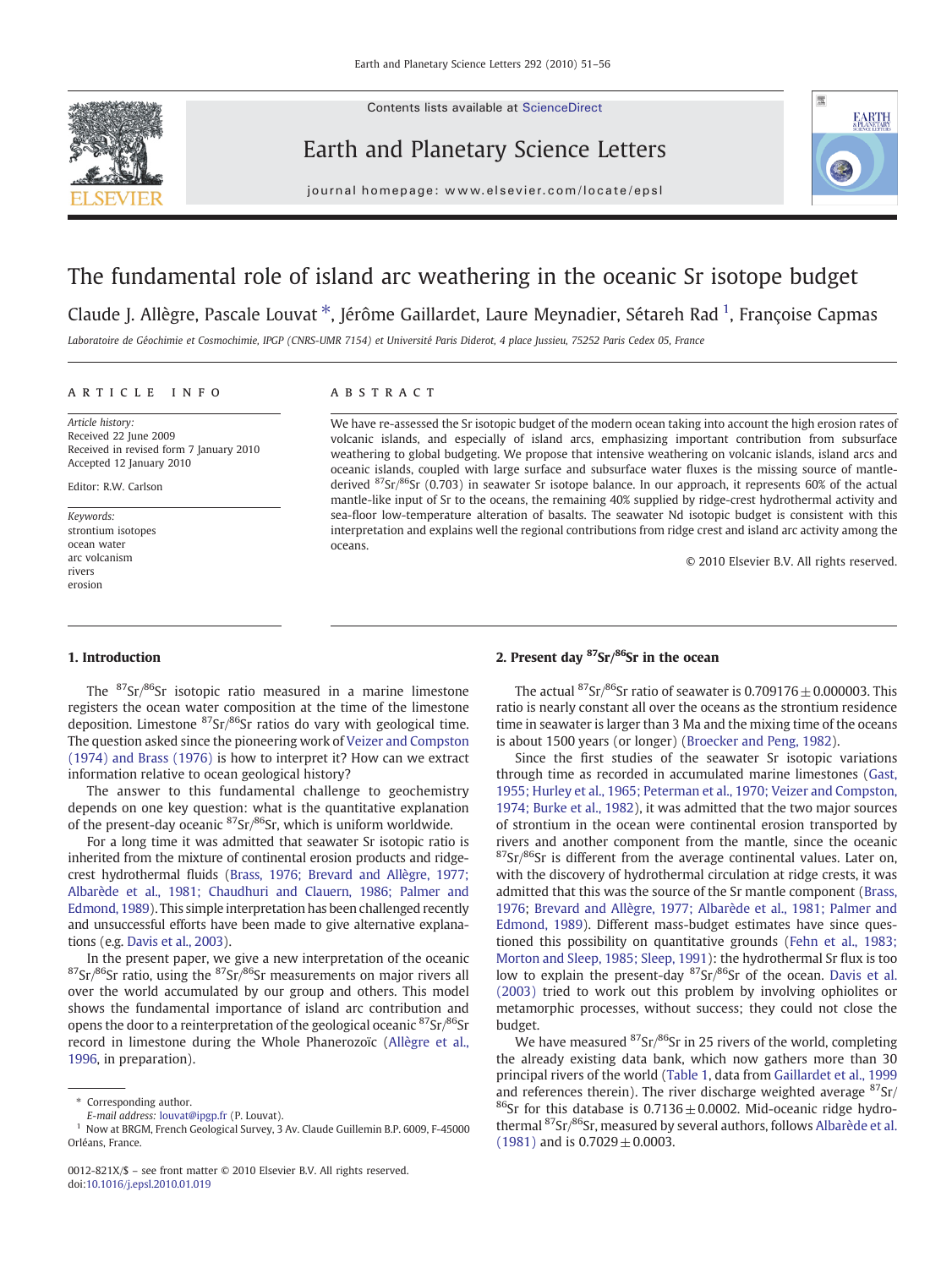#### <span id="page-1-0"></span>Table 1

Strontium ( $87$ Sr/ $86$ Sr) and neodynium ( $\varepsilon_{\text{Nd}}$ ) isotopic ratios and discharge of the main rivers worldwide. Data are gathered from literature and from unpublished results of IPGP group: (1) [Gaillardet et al. \(1999\)](#page-5-0), (2) [Goldstein and Jacobsen \(1987\)](#page-5-0)), (3) IPGP Geochemistry and Cosmochemistry group, (4) [Goldstein et al. \(1984\)](#page-5-0). D stands for dissolved load (fraction finer than 0.2 or 0.45  $\mu$ m) of the river water and SS for suspended sediment (fraction larger than 0.2 or 0.45  $\mu$ m). Values of ( $\varepsilon_{Nd}$ ) in square brackets have been estimated as proposed by [Goldstein and Jacobsen \(1987\).](#page-5-0) Measurements errors (2 S.D.) are typically 0.00005 for  ${}^{87}Sr/{}^{86}Sr$  and 0.2 for  $\varepsilon_{Nd}$ . Average values used in the discussion are discharge weighted.

|          | River         | Discharge<br>$(km^3/a)$ | Ref | $({}^{87}Sr/{}^{86}Sr)_{D}$ | Ref | $(\varepsilon_{\text{Nd}})_{\text{D}}$ | Ref | $({}^{87}Sr/{}^{86}Sr)_{SS}$ | Ref | $(\epsilon_{Nd})_{SS}$ | Ref    |
|----------|---------------|-------------------------|-----|-----------------------------|-----|----------------------------------------|-----|------------------------------|-----|------------------------|--------|
| Atlantic | Amazon        | 6590                    | (1) | 0.71148                     | (3) | $\{-10.7\}$                            | (3) | 0.72146                      | (3) | $-10.7$                | (3)    |
|          | Congo         | 1200                    | (1) | 0.71918                     | (3) | $-16.1$                                | (2) | 0.73160                      | (3) | $-16.4$                | (3)    |
|          | Orinoco       | 1135                    | (1) | 0.71830                     | (1) | $\{-14\}$                              | (3) |                              |     | $-14$                  | (2)    |
|          | Parana        | 725                     | (2) | 0.71390                     | (1) | $-10.3$                                | (4) |                              |     | $-10.3$                | (4)    |
|          | St. Lawrence  | 439                     | (2) | 0.70959                     | (2) | $-12.0$                                | (2) | 0.71265                      | (2) |                        |        |
|          | Mackenzie     | 308                     | (1) | 0.71138                     | (3) | $-14.3$                                | (2) | 0.71886                      | (3) | $-14.3$                | (3, 2) |
|          | Magdalena     | 237                     | (1) |                             |     | $-8.3$                                 | (4) |                              |     | $-8.3$                 | (4)    |
|          | San Francisco | 94                      | (2) |                             |     | $\{-12.9\}$                            | (4) |                              |     | 12.9                   | (4)    |
|          | Greenland     | 266                     | (2) |                             |     | $\{-19\}$                              | (2) |                              |     |                        |        |
|          | Baffin Island | 148                     |     |                             |     | $\{-19\}$                              | (2) |                              |     |                        |        |
|          | Hudson Bay    | 273                     | (2) |                             |     | $\{-25\}$                              | (2) |                              |     |                        |        |
|          | Guyana        | 240                     | (2) |                             |     | $\{-20\}$                              | (2) |                              |     |                        |        |
|          | Niger         | 154                     | (1) | 0.71433                     | (3) | $-10.5$                                | (2) |                              |     | $-10.5$                | (3)    |
|          | Mississippi   | 580                     | (2) | 0.70953                     | (2) | $\{-11.2\}$                            | (2) | 0.71918                      | (2) | $-11.2$                | (2)    |
|          | Colorado      | 23                      | (2) | 0.71075                     | (2) | $-8.0$                                 | (2) | 0.71077                      | (2) | $-9.2$                 | (2)    |
|          | Seine         | 13                      | (1) | 0.70810                     | (3) | $-10.7$                                | (3) | 0.71301                      | (3) | $-11.7$                | (3)    |
| Pacific  | Fraser        | 112                     | (1) | 0.7188                      | (3) | $\{-3\}$                               | (2) | 0.72967                      | (2) |                        |        |
|          | Columbia      | 200                     | (1) | 0.71210                     | (2) | $-3$                                   | (2) | 0.71161                      | (2) | $-4.5$                 | (2)    |
|          | Mekong        | 467                     | (1) | 0.71049                     | (3) | $\{-11.2\}$                            | (3) | 0.71883                      | (3) | $-11.2$                | (3)    |
|          | Chang Jiang   | 928                     | (1) | 0.71074                     | (3) | $\{-10.6\}$                            | (3) | 0.72194                      | (3) | $-10.6$                | (3)    |
|          | Xi Jiang      | 363                     | (1) | 0.71068                     | (3) | $\{-11.2\}$                            | (3) | 0.72779                      | (3) | $-11.2$                | (3)    |
|          | Huang He      | 41                      | (1) | 0.71114                     | (3) | $\{-10.8\}$                            | (3) | 0.71489                      | (3) | $-10.8$                | (3)    |
|          | New Zealand   | 314                     | (2) |                             |     | ${0}$                                  | (2) |                              |     |                        |        |
|          | New Guinea    | 1360                    | (2) |                             |     | $\{-3\}$                               | (2) |                              |     |                        |        |
|          | Japan         | 550                     | (2) | 0.7076                      | (2) | ${0}$                                  | (2) | $\sim 0.707$                 | (2) | $-0$                   | (2)    |
|          | Philippines   | 332                     | (2) | 0.7056                      | (2) | $+6$                                   | (2) | $\sim 0.705$                 | (2) | $+7$                   | (2)    |
|          | New Caledonia | 368                     | (2) |                             |     | ${+8}$                                 | (2) |                              |     |                        |        |
|          | Indonesia     | 1000                    | (2) |                             |     | ${+2}$                                 | (2) |                              |     |                        |        |
| Indian   | Indus         | 90                      | (2) | 0.71116                     | (2) | $\{-12.2\}$                            | (2) |                              |     |                        |        |
|          | Brahmapoutra  | 510                     | (1) | 0.71970                     | (3) | $\{-10.5\}$                            | (3) | 0.72442                      | (3) | $-13.5$                | (3)    |
|          | Ganges        | 493                     | (1) | 0.72490                     | (3) | $\{-14.5\}$                            | (3) | 0.74486                      | (3) | $-14.3$                | (3)    |
|          | Irrawady      | 486                     | (1) | 0.71366                     | (3) | $\{-10\}$                              | (3) | 0.71420                      | (3) | $-14.4$                | (3)    |
|          | Salween       | 211                     | (1) | 0.71408                     | (3) | $\{-8.7\}$                             | (3) | 0.71458                      | (3) | $-8.6$                 | (3)    |
|          | Zambeze       | 103                     | (1) |                             |     | $\{-10\}$                              | (2) |                              |     |                        |        |
|          | Murray        | 23.6                    | (1) | 0.71075                     | (2) | $-6$                                   | (2) | 0.71428                      | (1) | $-6$                   | (2)    |
|          | Indonesia     | 1000                    | (2) |                             |     | ${+2}$                                 | (2) |                              |     |                        |        |
|          | India         | 182                     | (2) |                             |     | $\{-20\}$                              | (2) |                              |     |                        |        |

The seawater (SW) mass balance equation between inputs from both continental crust (CC) and mantle (M) can be written:

$$
\left(\frac{{}^{87}\text{Sr}}{^{86}\text{Sr}}\right)_{\text{SW}} = x \left(\frac{{}^{87}\text{Sr}}{^{86}\text{Sr}}\right)_{\text{M}} + (1-x) \left(\frac{{}^{87}\text{Sr}}{^{86}\text{Sr}}\right)_{\text{CC}} \tag{1}
$$

x being the mass fraction of Sr coming from the mantle.

With the above Sr isotopic ratios for seawater, river and hydrothermal ridge end-members, we can compute that 41% of Sr is coming from the mantle and 59% from the continental crust.

The Sr input from the weathering of continental crust (CC) can also be split between carbonate (carb) and silicate (sil) rock weathering and a new mass-budget for strontium isotopic ratio assessed:

$$
\left(\frac{{}^{87}\text{Sr}}{^{86}\text{Sr}}\right)_{\text{CC}} = y \left(\frac{{}^{87}\text{Sr}}{^{86}\text{Sr}}\right)_{\text{sil}} + (1-y) \left(\frac{{}^{87}\text{Sr}}{^{86}\text{Sr}}\right)_{\text{carb}} \tag{2}
$$

y being the proportion of Sr arising from silicate rock weathering.

For the silicate rock weathering end-member, we have calculated an average  ${}^{87}Sr/{}^{86}Sr$  ratio of the suspended loads carried by big rivers of 0.721 $\pm$  0.004, using our own measurements and other published results (Table 1). Phanerozoïc limestones show  $87$ Sr $/86$ Sr variations from 0.707 to 0.709 ([Peterman et al., 1970; Veizer and Compston,](#page-5-0) [1974\)](#page-5-0) and since the Sr recycling time in the sedimentation–erosion cycle is about 100 to 150 Ma ([Ronov, 1964; Brevard and Allègre, 1977,](#page-5-0) [Berner et al., 1983; Palmer and Edmond, 1989; Veizer and Mackenzie,](#page-5-0) [2004; Wilkinson et al., 2009](#page-5-0)), we will take an average value of 0.708  $\pm$ 0.001 for the limestone contribution into the present ocean.

With the chosen values Eq. (2) leads to 43% of the continental river Sr coming from silicate rock weathering (without any apportioning to granitoïds, metamorphic rocks, shales or volcanic rocks) and 57% from carbonate rock weathering (limestone and dolomite) ([Fig. 1](#page-2-0)).

In terms of fluxes, continental rivers, with a water flux of  $3.74 \cdot 10^{19}$  g/a ([Meybeck and Ragu, 1997](#page-5-0)) and a mean Sr concentration of 44 ppb $\pm$  15 (data from [Gaillardet et al., 1999](#page-5-0) and references therein), bring  $1.65 \cdot 10^{12}$  g of Sr per year to the oceans. The 41% Sr mantle input, previously defined by mass balance Eq. (1), leads then to a supposed ridge-crest hydrothermal Sr flux of  $11.6 \cdot 10^{11}$  g of Sr per year. However, heat flow data have shown that hydrothermal flux at ridge crest is much smaller than previously thought ([Fehn et al., 1983; Morton and Sleep,](#page-5-0) [1985; Sleep, 1991\)](#page-5-0) and consequently not quantitatively capable of balancing the continental input to the seawater Sr isotope budget. The most recent estimate of [Davis et al. \(2003\)](#page-5-0) gives a Sr flux from ridgecrest hydrothermal and low-temperature sea-floor basalt alteration of  $3.15 \cdot 10^{11}$  g/a, which represents only 27% of the mantle flux needed. We have to find another mantle-like source of Sr accounting for  $8.47 \cdot 10^{11}$  g of Sr per year.

# 3. Island arc (IAs) and oceanic island (OIs) weathering in the seawater strontium isotope budget

Classical estimations of the silicate weathering, and strontium, fluxes are based on studies of the largest rivers worldwide. However,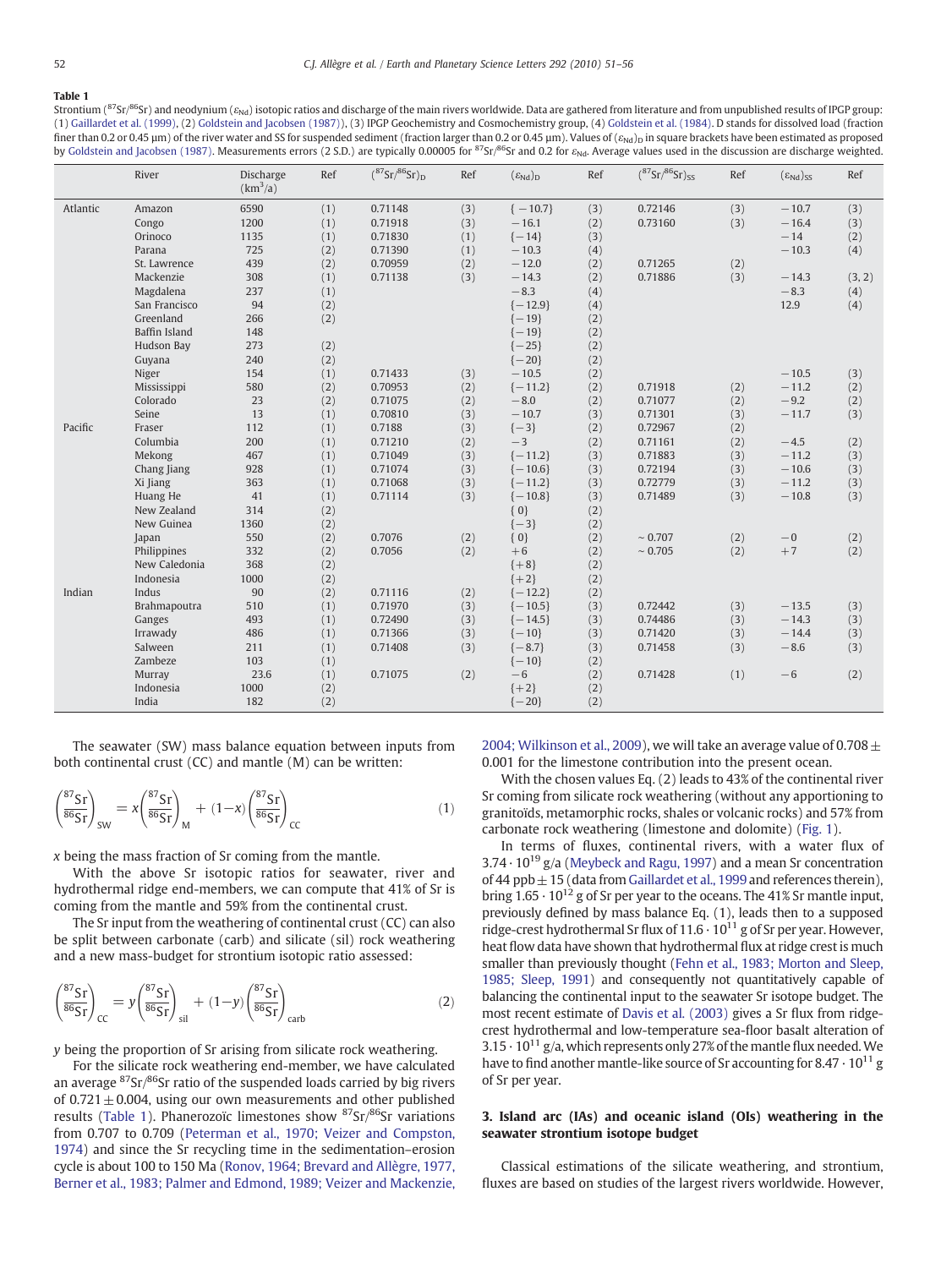<span id="page-2-0"></span>

Fig. 1. Strontium isotope oceanic budget. 59% of the oceanic strontium is derived from continental weathering (both of silicate and carbonate rocks). For the remaining 41% of Sr from mantle sources, only 27% can be attributed to ridge-crest hydrothermalism. The missing 73% originates from island arc and OIB weathering (surface and underground), an important source of riverine material towards the oceans ([Rad et al., 2007\)](#page-5-0), which has been missed by previous studies.

subsequent to publication by [Milliman and Meade \(1983\),](#page-5-0) demonstrating the particularly high sediment fluxes from small mountainous rivers in South-East Asia, and the publication of [Meybeck \(1986\)](#page-5-0) pointing out the variable weatherability of different lithologies, small and medium size "basaltic" rivers have received an increased attention (e.g. [Benedetti et al., 1994; Gislason et al., 1996; Négrel](#page-5-0) [and Deschamps, 1996; Louvat and Allègre, 1997, 1998; Louvat, 1997;](#page-5-0) [Dessert et al., 2001, 2009](#page-5-0); [Rad et al., 2007](#page-5-0), 2008; [Das et al., 2005;](#page-5-0) [Louvat et al., 2008](#page-5-0)). These studies demonstrated that weathering rates for basalts are the highest among silicate rocks other than the ultramafics, and that rivers draining volcanic rocks have to be considered as a separate input in the worldwide geochemical budgets. For example the atmospheric  $CO<sub>2</sub>$  consumption by weathering of volcanic rocks represents 30 to 40% of the global consumption by silicate rock weathering [\(Dessert et al., 2003\)](#page-5-0). While some rivers draining continental basalts are included in the average calculations of global weathering budgets, small or medium size volcanic islands are not, and they are also not included in the digitalized geographical/ geological world maps (e.g. [Amiotte-Suchet et al., 2003\)](#page-4-0).

In terms of water fluxes, the classical approach to the budget of water flowing into the ocean is to consider the river water fluxes as established by hydrological survey statistics. This is not satisfactory for volcanic islands. First, the riverine hydrological budgets on these islands, when they exist, often underestimate the annual quantities of water flowing in the river catchments because the biggest events during storms or cyclones are difficult to monitor. Second, as pointed out by several authors (e.g. [Milliman and Meade, 1993](#page-5-0)), the amount of water that is transmitted outside river channels is great particularly for volcanic islands because their hydrological network is immature. As an example, on Réunion Island, on the more recent part of the Piton de la Fournaise volcano with no rivers, the infiltrated water represents almost 90% of the rain water once the evapo-transpiration is subtracted and for the most mature part of this island with the largest rivers it still represents 30% ([Folio, 2001](#page-5-0)). In the Lesser Antilles, where pyroclastic flows widely distributed on the Martinique and Guadeloupe highly enhance the porosity within the river catchments, subsurface water flow is enhanced accordingly ([Rad et al., 2007](#page-5-0)). For the estimation of IAs and OIs water flux to the oceans we have chosen another approach based on mean rainfall averages.

From geographical and geological maps, we have calculated an approximate cumulative surface of  $2.02 \cdot 10^6$  km<sup>2</sup> for IAs and OIs worldwide, only the volcanic part of the island surface areas has been taken into account [\(Table 2\)](#page-3-0). Extending this surface to a surface area weighted average rainfall of 2800 mm/a [\(Table 2](#page-3-0)), we deduce a water flux of  $5.66 \cdot 10^{18}$  g/a from volcanic islands (IAs plus OIs). Subtracting an evapo-transpiration ratio of 25%, yields about  $4.24 \cdot 10^{18}$  g of water per year. Thus, accepting that all this water ultimately returns to the oceans via permanent rivers, subsurface flows and groundwaters, a mean Sr concentration of 200 ppb in the IAs and OIs waters is needed to close the Sr isotope oceanic budget (required to generate a flux of  $8.45 \cdot 10^{11}$  g of Sr per year).

Our study of subsurface water fluxes on the IAs of Antilles and the OI of Réunion ([Rad et al., 2007](#page-5-0)) has shown that due to underground alteration, the underground contributions of Sr to the ocean are about 2 to 3 times higher than is the case for surface rivers. With subsurface water fluxes to the evaluated systematically for the whole Earth, the global geochemical budgets may be quite different from what they are today.

We compiled Sr concentrations for rivers of different IAs and OIs [\(Fig. 2](#page-4-0)a). Despite the fact that this list includes only few island arc rivers (mostly Java, Lesser Antilles and Kamchatka), the distribution of Sr has a near-Gaussian shape centered at  $35\pm10$  ppb. This summary does not include hot and cold underground waters with longer residence time, many injected directly to the sea as springs. As shown by [Rad et al. \(2007\)](#page-5-0) for the Antilles and Réunion islands, these underground waters are far more concentrated in Sr than the surface waters. The computed average Sr concentration for island arc and OI waters is thus a minimum value. Compilation of strontium concentrations for some thermal springs in Réunion, Iceland and Lesser Antilles [\(Louvat and Allègre, 1997; Rad et al., 2007; Louvat et al.,](#page-5-0) [2008\)](#page-5-0) yields a mean Sr concentration of  $450 \pm 150$  ppb ([Fig. 2b](#page-4-0)). With such a concentration, an admixture of 40% of thermal springs and/or underground waters to the river waters is sufficient to reach 200 ppb, the needed Sr concentration.

The above considerations suggest that the continents and islands discharge  $37.4 \cdot 10^{18}$  g and  $4.24 \cdot 10^{18}$  g of water/a, respectively. Intuitively that ratio of 8.8/1 seems to be rather small. However, as pointed out by [Milliman and Meade \(1993\)\)](#page-5-0) the contribution of the island arc and small mountainous rivers with high erosion potential (e.g. small tropical rivers weathering basalts) to the global suspended sediment load is disproportionally high. We claim the same for the dissolved load and, if so, weathering of the island arc and OI is the missing flux that is necessary to close the seawater strontium isotopic balance.

#### 4. Validation with the neodymium isotopic budget

Nd has a much shorter residence time than Sr in seawater and, while not well established, its isotopic composition is variable among different oceans [\(Arsouze et al., 2007\)](#page-5-0). For Nd, in contrast to Sr, hydrothermal circulation at ridge crest is not a significant source (e.g. [Michard et al., 1983; Piepgras and Wasserburg, 1985; Rudnicki and](#page-5-0) Elderfi[eld, 1993\)](#page-5-0). Ultimately its isotopic composition in seawater reflects erosion of continental and volcanic sources.

Utilizing the average Nd isotope ratio in seawater for the different oceans given in [Arsouze et al. \(2007\)](#page-5-0) [\(Fig. 3](#page-4-0)), and weighing by the relative size of each ocean, we compute a world oceanic average  $(\epsilon_{Nd})_{SW}^2$  of  $-6.9 \pm 1$ , which is meaningful only for a global mass balance exercise and its comparison to Sr.

[Goldstein and Jacobsen \(1987\)](#page-5-0) in their study of rivers worldwide demonstrated that for river, the  $\varepsilon_{Nd}$  of the suspended material was on average similar to the  $\varepsilon_{Nd}$  of the dissolved load. We have used this

<sup>&</sup>lt;sup>2</sup> ( $\varepsilon_{Nd}$ )<sub>X</sub> = {(<sup>143</sup>Nd/<sup>144</sup>Nd)<sub>X</sub>/(<sup>143</sup>Nd/<sup>144</sup>Nd)<sub>CHUR</sub> - 1}\*10,000, with CHUR = primitive mantle.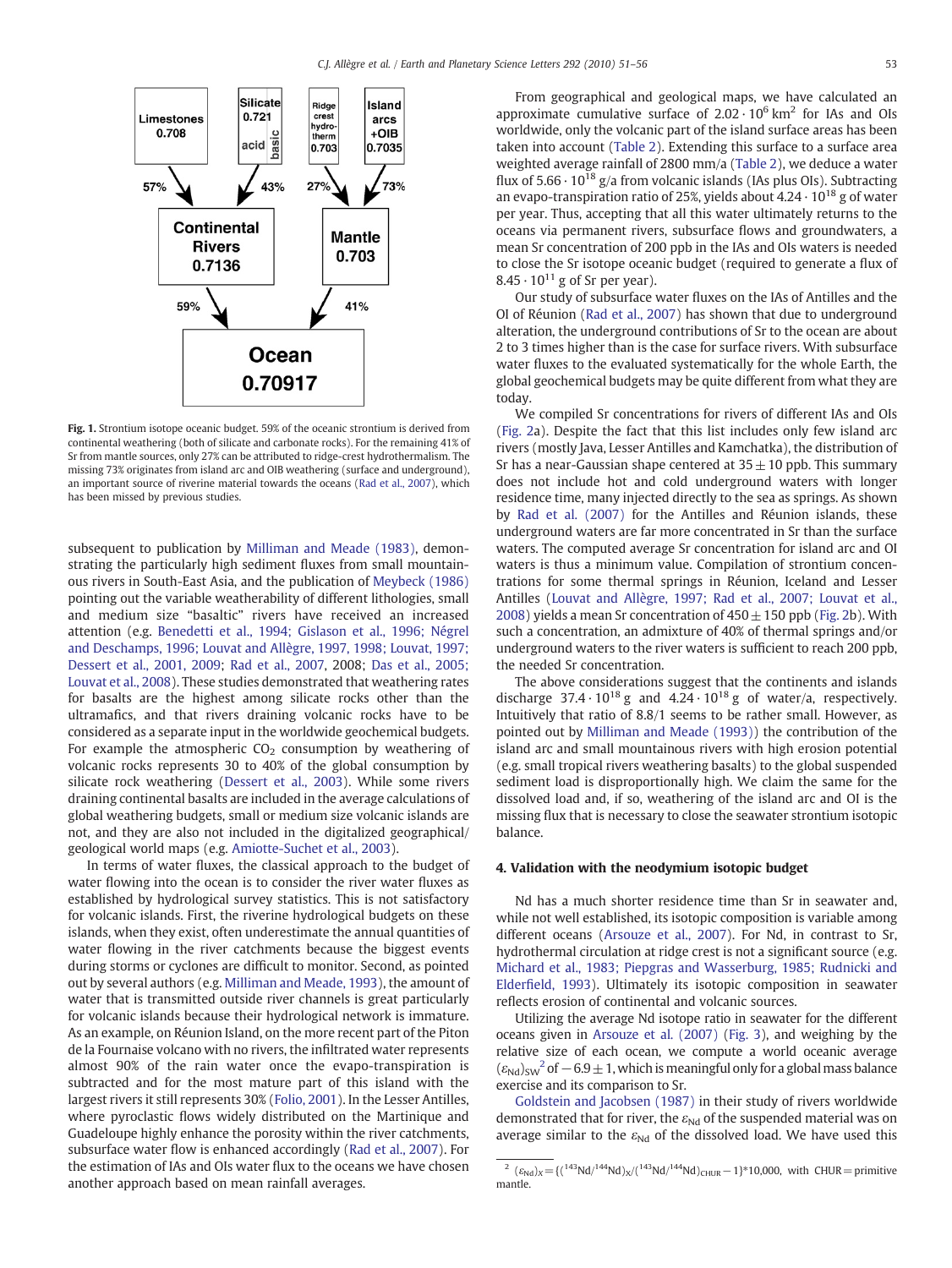#### <span id="page-3-0"></span>Table 2

Surface area, proportion of volcanic rocks and average rainfall of oceanic islands in the Atlantic, Pacific and Indian Oceans, compiled from various geographic, geologic and hydrologic maps and databases after [Louvat \(1997\).](#page-5-0)

|          | Island name                                                     | Type           | Area<br>(km <sup>2</sup> ) | % volca<br>rocks | Rainfall<br>(mm/a) |                                        | Island name                                                     | Type           | Area<br>(km <sup>2</sup> ) | % volca<br>rocks | Rainfall<br>(mm/a) |  |
|----------|-----------------------------------------------------------------|----------------|----------------------------|------------------|--------------------|----------------------------------------|-----------------------------------------------------------------|----------------|----------------------------|------------------|--------------------|--|
| Atlantic | Iceland                                                         |                | 103,000                    | 100              | 1600               | 1/2 Indonesia (without PNG)<br>Pacific |                                                                 | IA             | 1,033,250                  | 25               | 3500               |  |
|          | Svalbard                                                        | <b>OI</b>      | 62,049                     | 100              | 300                |                                        | Papua New Guinea (PNG)                                          |                | 471,700                    | 35               | 3500               |  |
|          | Franz Josef Land                                                | <b>OI</b>      | 20.700                     | 100              | 200                |                                        | Japan                                                           | <b>IA</b>      | 372,313                    | 60               | 2000               |  |
|          | Canary Islands                                                  | <b>OI</b>      | 7273                       | 100              | 3500               |                                        | Kamchatka                                                       | IA             | 350,000                    | 70               | 900                |  |
|          | Cape Verde                                                      | <b>OI</b>      | 4033                       | 100              | 250                |                                        | Malaysia                                                        | <b>IA</b>      | 330.434                    | 10               | 2500               |  |
|          | Azores                                                          | O <sub>I</sub> | 2355                       | 100              | 1300               |                                        | Philippines                                                     | IA             | 300,000                    | 70               | 3000               |  |
|          | Faroe Islands                                                   | O <sub>I</sub> | 1400                       | 100              | 1500               |                                        | New Zealand                                                     | <b>IA</b>      | 268,046                    | 40               | 2500               |  |
|          | Madeira                                                         | <b>OI</b>      | 800                        | 100              | 700                |                                        | Aleutian Islands                                                | IA             | 150,000                    | 100              | 2000               |  |
|          | Jan Mayen                                                       | <b>OI</b>      | 380                        | 100              | 500                |                                        | Sakhalin                                                        | <b>IA</b>      | 76.400                     | 20               | 600                |  |
|          | Bear Island                                                     | O <sub>I</sub> | 179                        | 100              | 400                |                                        | Taiwan                                                          | IA             | 36,174                     | 60               | 3000               |  |
|          | St Helena                                                       | O <sub>I</sub> | 122                        | 100              | 900                |                                        | Solomon Islands                                                 | <b>IA</b>      | 29,785                     | 70               | 3000               |  |
|          | Tristan da Cunha                                                | <b>OI</b>      | 104                        | 100              | 1700               |                                        | New Caledonia                                                   | IA             | 19,103                     | 40               | 1200               |  |
|          | Ascension Island                                                | <b>OI</b>      | 88                         | 100              | 500                |                                        | Kuril Islands                                                   | <b>IA</b>      | 15,600                     | 100              | 1200               |  |
|          | Bermuda                                                         | O <sub>I</sub> | 53                         | 100              | 1500               |                                        | Vanuatu                                                         | IA             | 14,760                     | 70               | 3000               |  |
|          | <b>Bouvet Island</b>                                            | <b>OI</b>      | 49                         | 100              | 600                |                                        | Small Indonesia islands                                         | <b>IA</b>      | 9313                       | 40               | 3000               |  |
|          | Jamaica                                                         | IA             | 10,991                     | 5                | 2000               |                                        | Guam                                                            | IA             | 549                        | 70               | 2500               |  |
|          | Puerto Rico                                                     | <b>IA</b>      | 9104                       | 100              | 1500               |                                        | Northern Mariana Islands                                        | <b>IA</b>      | 477                        | 100              | 2100               |  |
|          | Trinidad and Tobago                                             | IA             | 5128                       | 5                | 2500               |                                        | Palau                                                           | IA             | 458                        | 70               | 3700               |  |
|          | Guadeloupe                                                      | <b>IA</b>      | 1438                       | 60               | 3500               |                                        | South China Sea Islands                                         | <b>IA</b>      | 250                        | 20               | 2000               |  |
|          | Martinique                                                      | IA             | 1079                       | 100              | 3500               |                                        | Fidji                                                           | <b>OI</b>      | 18,376                     | 70               | 3000               |  |
|          | St Lucia                                                        | <b>IA</b>      | 619                        | 100              | 2000               |                                        | Hawaii                                                          | O <sub>I</sub> | 16,705                     | 100              | 2500               |  |
|          | Virgin Islands                                                  | IA             | 497                        | 98               | 1000               |                                        | Galapagos Islands                                               | <b>OI</b>      | 7927                       | 100              | 600                |  |
|          | Antigua and Barbuda                                             | <b>IA</b>      | 442                        | 40               | 1200               |                                        | French Polynesia                                                | O <sub>I</sub> | 4200                       | 75               | 2000               |  |
|          | St Vincent and Grenadines                                       | <b>IA</b>      | 389                        | 100              | 3000               |                                        | Samoa                                                           | <b>OI</b>      | 2842                       | 70               | 2900               |  |
|          | Leeward Islands                                                 | <b>IA</b>      | 353                        | 100              | 1200               |                                        | Kiribati                                                        | O <sub>I</sub> | 811                        | 100              | 2000               |  |
|          | Grenada                                                         | <b>IA</b>      | 344                        | 100              | 3000               |                                        | Tonga                                                           | <b>OI</b>      | 747                        | 70               | 1700               |  |
|          | St Christopher and Nevis                                        | IA             | 261                        | 100              | 1500               |                                        | Micronesia (Fed. States)                                        | O <sub>I</sub> | 702                        | 70               | 4800               |  |
|          | Montserrat                                                      | IA             | 102                        | 100              | 1500               |                                        | Cook Islands                                                    | O <sub>I</sub> | 240                        | 70               | 2100               |  |
|          | Island volcanic rock surface area = $217,169$ km <sup>2</sup>   |                |                            |                  |                    |                                        | American Samoa                                                  | O <sub>I</sub> | 199                        | 70               | 3000               |  |
|          | Island surface area = $233,332$ km <sup>2</sup>                 |                |                            |                  |                    |                                        | Marshall Islands                                                | O <sub>I</sub> | 181                        | 70               | 3000               |  |
|          | Annual waterflux from volcanic islands = 283 km <sup>3</sup> /a |                |                            |                  |                    | Eastern                                | O <sub>I</sub>                                                  | 162            | 100                        | 1200             |                    |  |
|          | Average rainfall (surf area weighted) = $1210$ mm/a             |                |                            |                  |                    |                                        | U.S. Minor Outlying Islands                                     | O <sub>I</sub> | 34,5                       | 70               | 1000               |  |
| Indian   | Kerguelen Islands                                               | O <sub>I</sub> | 7215                       | 100              | 1800               |                                        | Tuvalu                                                          | O <sub>I</sub> | 26                         | 70               | 3000               |  |
|          | Reunion Island                                                  | O <sub>I</sub> | 2500                       | 100              | 4000               |                                        | Nauru                                                           | O <sub>I</sub> | 21                         | 70               | 2000               |  |
|          | <b>Mauritius</b>                                                | <b>OI</b>      | 1865                       | 100              | 2500               |                                        | Island volcanic rock surface area = $1,551,670$ km <sup>2</sup> |                |                            |                  |                    |  |
|          | Comoro Islands                                                  | O <sub>I</sub> | 1862                       | 100              | 3500               |                                        | Island surface area = $3,531,785$ km <sup>2</sup>               |                |                            |                  |                    |  |
|          | <b>Heard Island</b>                                             | <b>OI</b>      | 680                        | 100              | 2500               |                                        | Annual waterflux from volcanic islands = $9512 \text{ km}^3$ /a |                |                            |                  |                    |  |
|          | Crozet Islands                                                  | O <sub>I</sub> | 500                        | 100              | 2200               |                                        | Average rainfall (surf area weighted) = $2690$ mm/a             |                |                            |                  |                    |  |
|          | Prince Edward Islands                                           | <b>OI</b>      | 316                        | 100              | 3000               |                                        |                                                                 |                |                            |                  |                    |  |
|          | Rodrigues                                                       | O <sub>I</sub> | 104                        | 100              | 1500               |                                        |                                                                 |                |                            |                  |                    |  |
|          | 1/2 Indonesia                                                   | <b>IA</b>      | 1,033,250                  | 23               | 3300               |                                        |                                                                 |                |                            |                  |                    |  |
|          | (without PNG)                                                   |                |                            |                  |                    |                                        |                                                                 |                |                            |                  |                    |  |
|          | Island volcanic rock surface area = $252,690$ km <sup>2</sup>   |                |                            |                  |                    |                                        |                                                                 |                |                            |                  |                    |  |
|          | Island surface area = $1,048,292$ km <sup>2</sup>               |                |                            |                  |                    |                                        |                                                                 |                |                            |                  |                    |  |
|          | Annual waterflux from volcanic islands = $3448 \text{ km}^3$ /a |                |                            |                  |                    |                                        |                                                                 |                |                            |                  |                    |  |
|          | Average rainfall (surf area weighted) = $3290$ mm/a             |                |                            |                  |                    |                                        |                                                                 |                |                            |                  |                    |  |

Worldwide island volcanic rock surface area  $=$  2.02 10 $^6$  km<sup>2</sup>. Worldwide volcanic island surface area  $=$  4.81 10<sup>6</sup> km<sup>2</sup>. Annual waterflux from volcanic islands worldwide  $= 13,243$  km<sup>3</sup>/a. Mean annual rainfall on volcanic islands worldwide  $= 2800$  mm/a.

relationship and the database in [Table 1](#page-1-0)), from which we compute a discharge weighted average ( $\varepsilon_{Nd}$ )<sub>CC</sub> for the rivers of  $-12.0 \pm 1$  (CC stands here for continental crust). The Nd input by dissolved loads from continental rivers thus cannot explain the seawater  $\varepsilon_{Nd}$  and we need a complementary mantle type input with positive  $\varepsilon_{Nd}$ . Since the attribution to ridge-crest hydrothermal input is precluded by empirical observations, weathering of volcanic islands is an opportune candidate, as already advocated or local considerations ([Dia et](#page-5-0) [al., 1992; Jeandel et al., 1998; Sholkovitz et al., 1999; Amakawa et al.,](#page-5-0) [2000; Lacan and Jeandel, 2001; Goldstein and Hemming, 2003; Jones](#page-5-0) [et al., 2008\)](#page-5-0) but not at a global scale.

A simple global mass balance based on continental erosional input with an average  $(\varepsilon_{Nd})_{CC}$  of -12 and volcanic island erosional component with a  $(\varepsilon_{Nd})_{VI}$  of +6, suggests that 70% of oceanic Nd comes from the continents and 30% from volcanic islands. Thus the ratio of continental to volcanic Nd input is 2.3, similar to a ratio of 2 for Sr, an acceptable agreement in view of the approximations of the present calculations.

An examination of the regional distribution of  $\varepsilon_{Nd}$  among different oceans is also quite informative. Using the  $\varepsilon_{Nd}$  of the principal rivers worldwide ([Table 1](#page-1-0)), we can tentatively calculate the erosional input for each ocean. We did the computation by weighing each river  $\varepsilon_{Nd}$ with its discharge and assuming that all rivers have the same Nd concentrations. Exceptions are the Arctic rivers, where we double the concentration because measured values appear to be very high (see [Goldstein and Jacobsen, 1987\)](#page-5-0). We obtain  $\varepsilon_{Nd}$  of  $-12.8, -3.0$  and −8.0 for the Atlantic, Pacific and Indian oceans, respectively, very close to the measured average  $\varepsilon_{Nd}$  for each ocean (e.g. [Arsouze et al.,](#page-5-0) [2007\)](#page-5-0). With the  $\varepsilon_{Nd}$  summarized in [Fig. 3](#page-4-0), we propose that continental erosion accounts for 96% of the Nd in the Atlantic ocean (vs 4% from volcanics), 52% in the Pacific ocean (vs 48%) and 73% in the Indian ocean (vs 27%).

For the Atlantic this is not surprising since the world largest rivers (Amazon, Orinoco, Parana, Congo, Niger, and St Lawrence) discharge into this ocean, islands arcs are relatively scarce (mainly Antilles and Sandwich islands), and the largest oceanic islands are in relatively low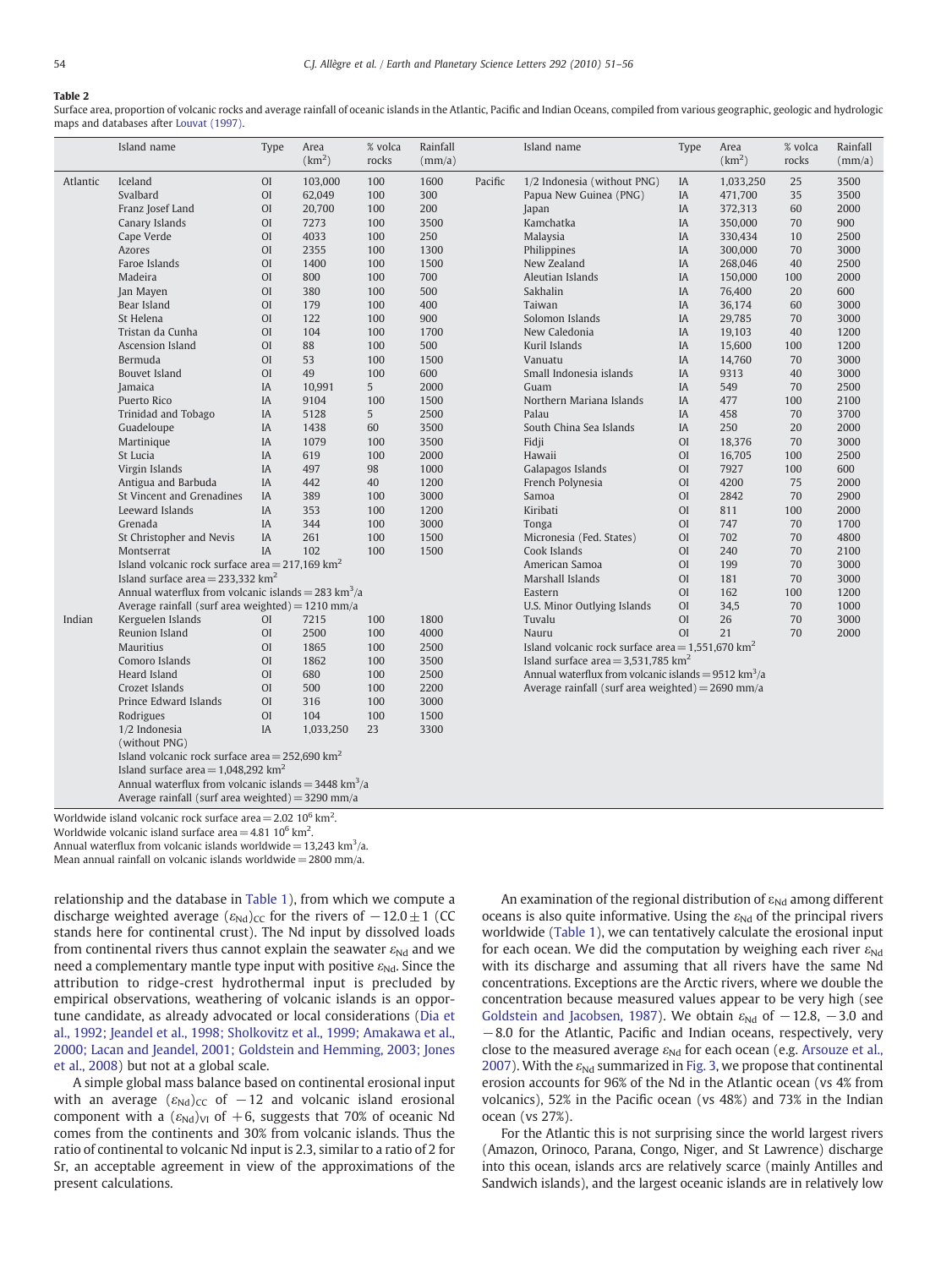<span id="page-4-0"></span>

Fig. 2. Histograms of strontium concentrations in rivers (a) and hydrothermal sources (b) from volcanic islands: Iceland ([Gislason et al., 1996](#page-5-0)), Réunion ([Louvat and Allègre,](#page-5-0) [1997](#page-5-0)), Azores ([Louvat and Allègre, 1998\)](#page-5-0), Java ([Louvat, 1997](#page-5-0)), Kamchatka ([Dessert et](#page-5-0) [al., 2007](#page-5-0)), Lesser Antilles ([Rad et al., 2006\)](#page-5-0). Sr concentrations follow a log-normal distribution centered around 35 ppb for rivers and 450 ppb for hydrothermal sources.

rainfall regions (Iceland, Svalbard, Franz Josef Land…). In the Pacific, on the other hand, the  $\varepsilon_{Nd}$  of seawater clearly reflects the presence of the largest active island arc systems of the world, from Kermadec to Tonga, Papua New Guinea, Philippines, Japan, all the way to Kamchatka. The Indian Ocean, with an average  $\varepsilon_{Nd}$  of  $-7.0 \pm 2.7$ , is slightly more complex because it receives water from the Pacific Ocean via the Indonesian Gateway. However, it also receives large quantities of erosional products from the Himalayan Rivers (Ganges, Brahmapoutra, Irrawaddy, Salween...) with average  $\varepsilon_{Nd}$  of  $-13.3\pm1$ ) as well as from a portion of the very active Indonesian island arc that has rainfall among the largest in the world.

We contest the earlier assertion that the differences in  $\varepsilon_{Nd}$  among the oceans are due to differences in the ages of the continents that surround them. The average continental  $\varepsilon_{Nd}$  is almost the same for all oceans, or only slightly higher for the Pacific (Fig. 3) and the major difference is the relative distribution of island arcs among the oceans. It is the surface weathering of these and transport by surface and



Fig. 3. Neodynium isotope budgets of the Atlantic, Indian and Pacific oceans. Surface, deep and average seawater  $\varepsilon_{Nd}$  are from the compilation of [Arsouze et al. \(2007\).](#page-5-0) Average  $\varepsilon_{Nd}$  for major rivers are from [Table 1.](#page-1-0) If continental river  $\varepsilon_{Nd}$  is  $-13$  for the Atlantic and Indian Oceans and −11 for the Pacific Ocean, and if volcanic island weathering  $\varepsilon_{Nd}$  is  $+6$ , then 4%, 48% and 27% of the Nd comes from volcanic inputs in the Atlantic, Indian and Pacific Oceans. This reflects well the relative proportions of volcanic islands, and particularly volcanic island arcs, among the oceans.

underground waters that controls the  $\varepsilon_{Nd}$  seawater mass balance of each ocean.

Such island arc contribution is clearly evident from regional studies of Nd transport through the Indonesian strait and in the vicinity of Papua New Guinea ([Jeandel et al, 1998; Sholkovitz et al.,](#page-5-0) [1999; Amakawa et al., 2000; Lacan and Jeandel, 2001\)](#page-5-0), a feature not strongly emphasized in the original papers.

## 5. Conclusion

Following studies by [Rad et al. \(2007\)](#page-5-0) in Lesser Antilles and Réunion that documented the fundamental importance of underground water input to the oceans, we argue that volcanic islands are indeed a major source of Sr in seawater, a scenario similar to Nd isotopes budget where ridge-crest hydrothermal input is negligible. This approach enables us to refine the models that are based on  ${}^{87}Sr/{}^{86}Sr$  evolution of seawater through geological time. During collision of two tectonic plates, island arcs are active prior to the continental collision but with the commencement of the actual collision continental erosion, linked with mountains building, increases while island arc erosion stops because the arcs are buried in the suture zone. Both effects tend to increase the seawater 87Sr/86Sr ratio during convergence and can be used to interpret 87Sr/86Sr record through the Phanerozoïc.

# Acknowledgements

We are thankful to Jean Louis Birck for his unceasing advise on analytical problems, and to Rick Carlson and two anonymous reviewers for their constructive remarks and English correction. This is IPGP contribution number 2573.

### References

- Albarède, F., Michard, A., Minster, J.F., Michard, G., 1981. 87Sr/86Sr ratios in hydrothermal waters and deposits from the East Pacific Rise at 21°N. Earth Planet. Sci. Lett. 55, 229–236.
- Allègre, C.J., Dupré, B., Négrel, P., Gaillardet, J., 1996. Sr–Nd–Pb isotope systematics in Amazon and Congo River systems: constraints about erosion processes. Chem. Geol. 131, 93–112.
- Amakawa, H., Alibo, D.S., Nozaki, Y., 2000. Nd isotopic composition and REE pattern in the surface water of the eastern Indian Ocean and its adjacent seas. Geochim. Cosmochim. Acta 64, 1715–1727.
- Amiotte-Suchet, P., Probst, J.L., Ludwig, W., 2003. Worldwide distribution of continental rock lithology: implications for the atmospheric/soil  $CO<sub>2</sub>$  uptake by continental weathering and alkalinity river transport to the oceans. Global Biogeochem. Cycles 17, 1038–1050.